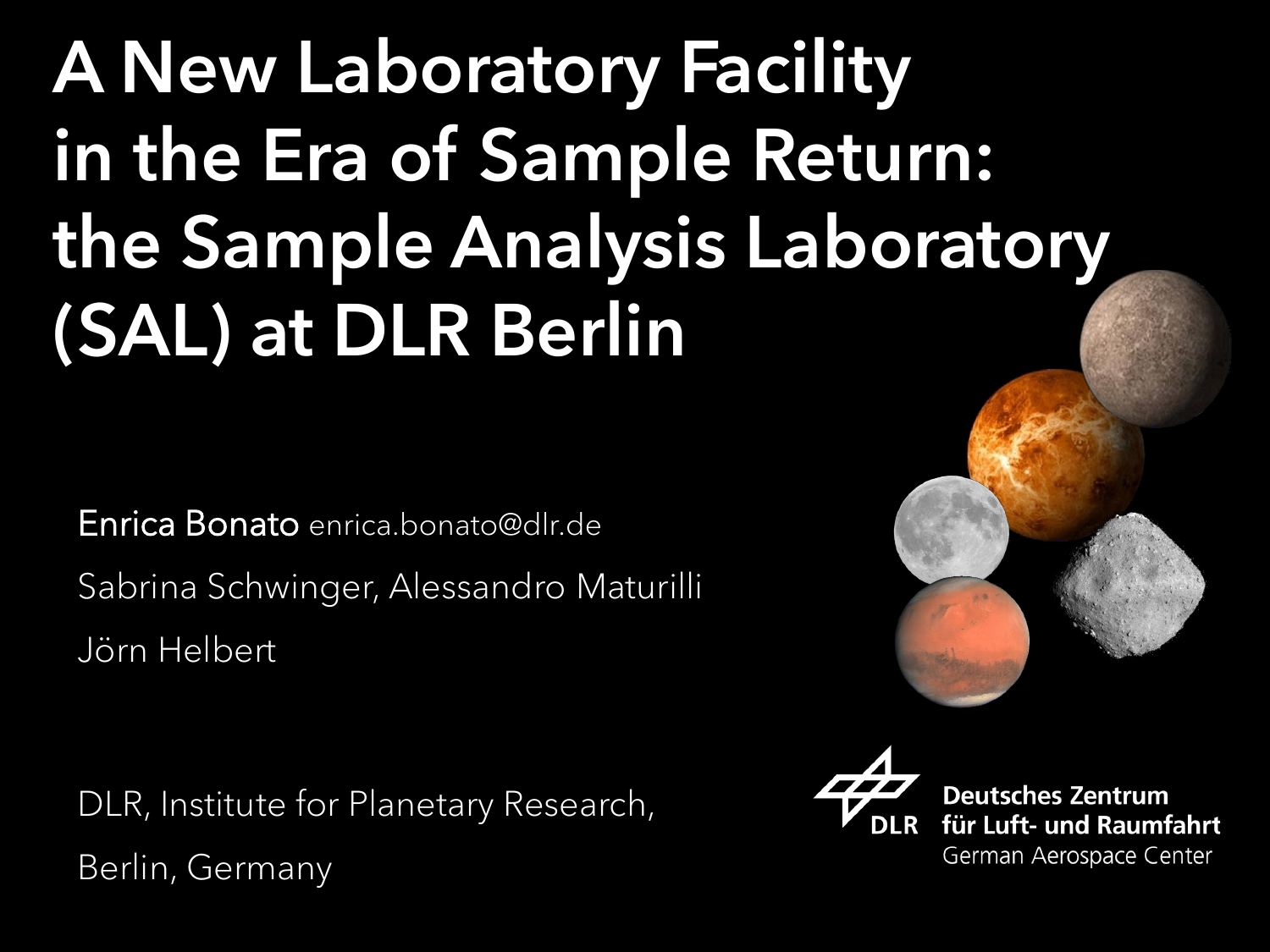### **Introduction**

**The Institute for Planetary Research at DLR is expanding its existing laboratory infrastructure with the creation of the Sample Analysis Laboratory (SAL).**

The step-wise extension follows the successful development approach used for the Planetary Spectroscopy Laboratory (PSL) and Astrobiology Laboratories.

The laboratory with be operated as a community facility, with the aim to offer to the German and European planetary science community a newly dedicated state-of-the-art laboratory, with the possibility of being extended to a full Sample Curation facility.

It will develop over the next 3 years and it will focus its capabilities on mineralogical and geochemical characterisation of extra-terrestrial materials returned from sample return missions from asteroids, Moon and Mars.

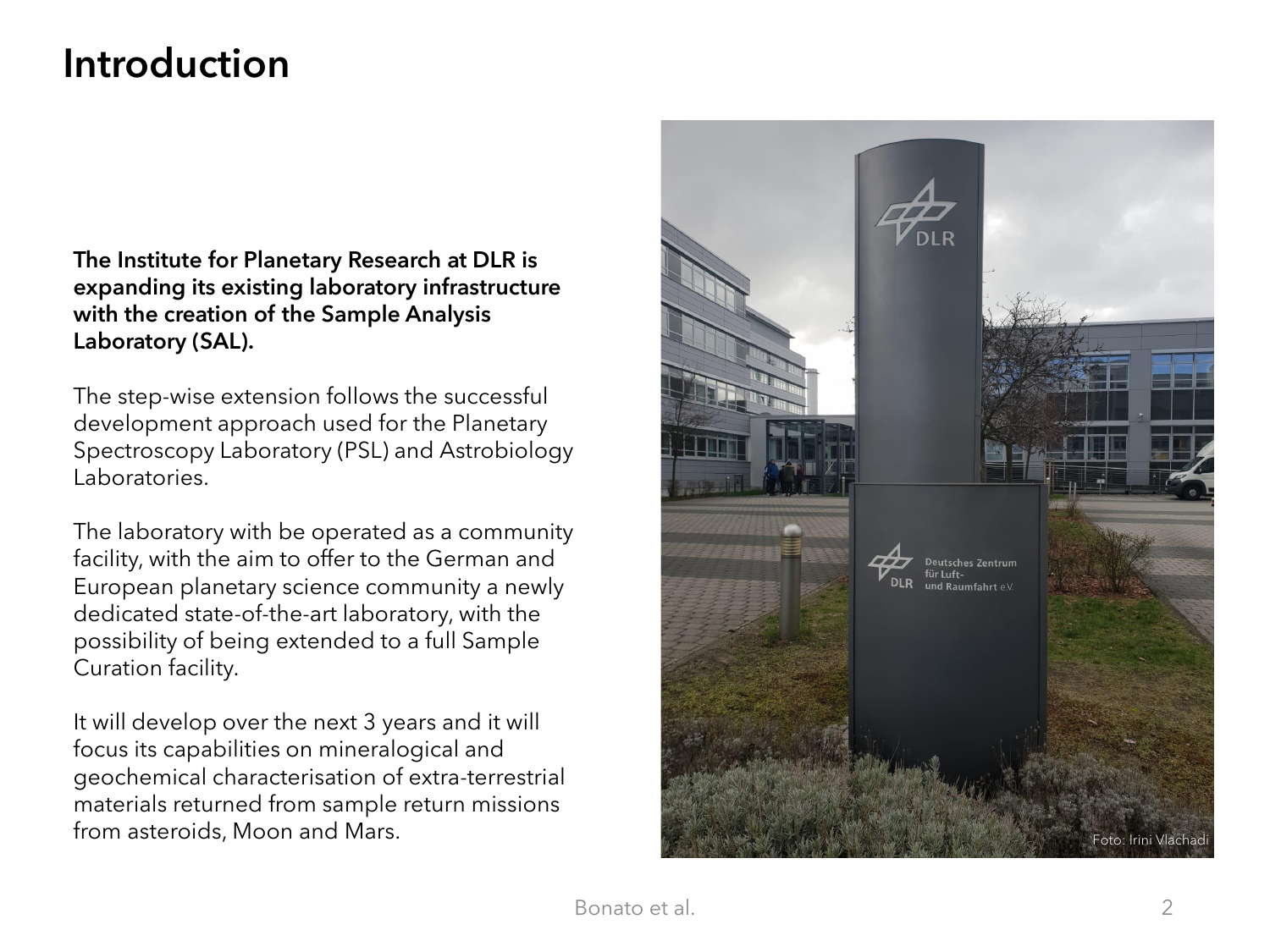### **Current Facilities**



#### **The Planetary Spectroscopy Laboratory at DLR**

- **[PSL](https://youtu.be/14-Ch81buwA)** is a world leading spectroscopic infrastructure with the capability to measure emissivity of powder materials, in air or in vacuum, from low to very high temperatures, over an extended spectral range.
- Emissivity measurements are complimented by reflectance and transmittance measurements produced simultaneously with the same setup.
- The laboratory has a strong involvement in space missions such as: ESA BepiColombo (MERTIS), Hayabusa2 (JAXA), MarsExpress, VenusExpress, MESSENGER, Rosetta (ESA).
- It has experience in analysing a very diverse range of samples such as: terrestrial rocks, minerals, meteorites and lunar regolith from the Apollo missions.

#### **Equipment**

- 3 **FTIR spectrometers** for air and vacuum measurements in emittance, transmittance and reflectance modes with wavelength range from 0.3 to beyond 100 micron.
- A **vis-IR-microscope** for sub-micron scale analysis in preparation of the SAL setup.

PSL is a community facility as part of the "Distribute Planetary Simulation Facility" in European Union funded **[EuroPlanet](https://www.europlanet-society.org/europlanet-2024-ri/ta2-dplf/)** Research Infrastructure.

#### **Raman Laboratory**

- Raman micro-spectrometer fitted with cryostat serving as planet simulation chamber especially for icy moons.
- Possibility to analyse biological (e.g. BIOMEX) and inorganic materials.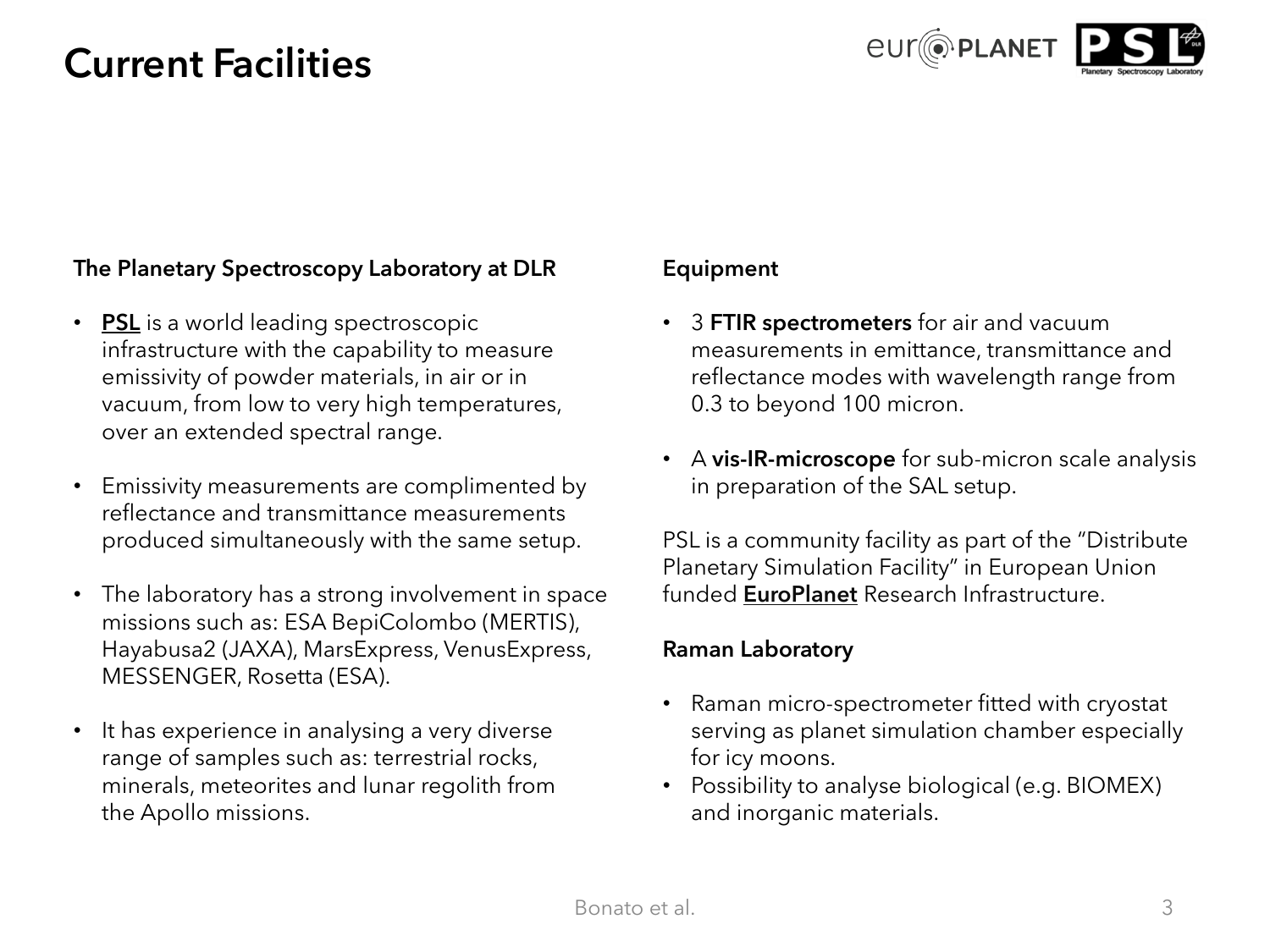## **Sample Analysis Laboratory**



#### **SAL is an extension of the current laboratory facilities within the Planetary Laboratory Department.**

- It will be focusing its attention on *in situ*  mineralogical and geochemical analysis mainly of extra-terrestrial material returned from sample return missions, as well as of meteorites and sample analogue materials.
- Housed within ISO5 clean rooms, it will be equipped with glove boxes for handling and preparation of the samples.
- All samples will be stored under dry nitrogen and can be transported between the instruments in dry nitrogen filled containers

#### **Equipment**

- Field Emission Gun Electron Microprobe Analyser (FEG-EMPA)
- Field Emission Gun Scanning Electron Microscope (FEG-SEM) equipped with:
	- EDX detector for chemical mapping
	- STEM detector
- X-ray Diffraction (XRD):
	- Measurements of powders
	- μ-XRD for *in situ* analysis and mapping
	- Non-ambient stage for dynamic experiments
- Polarized light microscope
- Supporting equipment for sample preparation and handling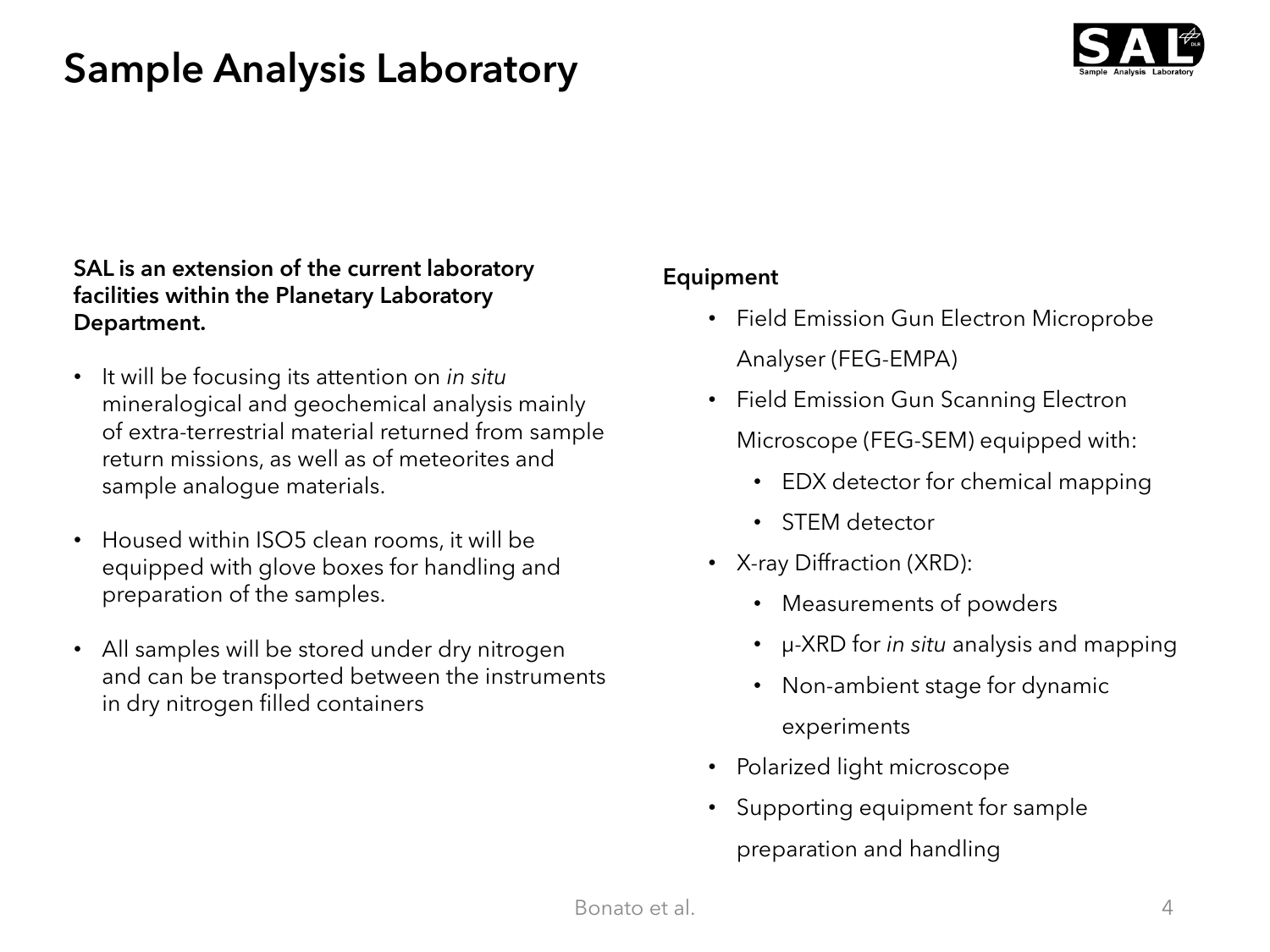### **Sample Analysis Laboratory**



#### **Timeline**

SAL should be operational by the end of 2022, on time to welcome samples collected by the Hayabusa2 mission.

It follows the approach of a distributed European sample analysis and curation facility as discussed in the preliminary recommendations of **Euro-Cares**.

A collaboration has been established with the Natural History Museum and the Helmholtz Center Berlin in Berlin aiming to establish an excellence center for sample analysis in Berlin within the next 5-10 years.